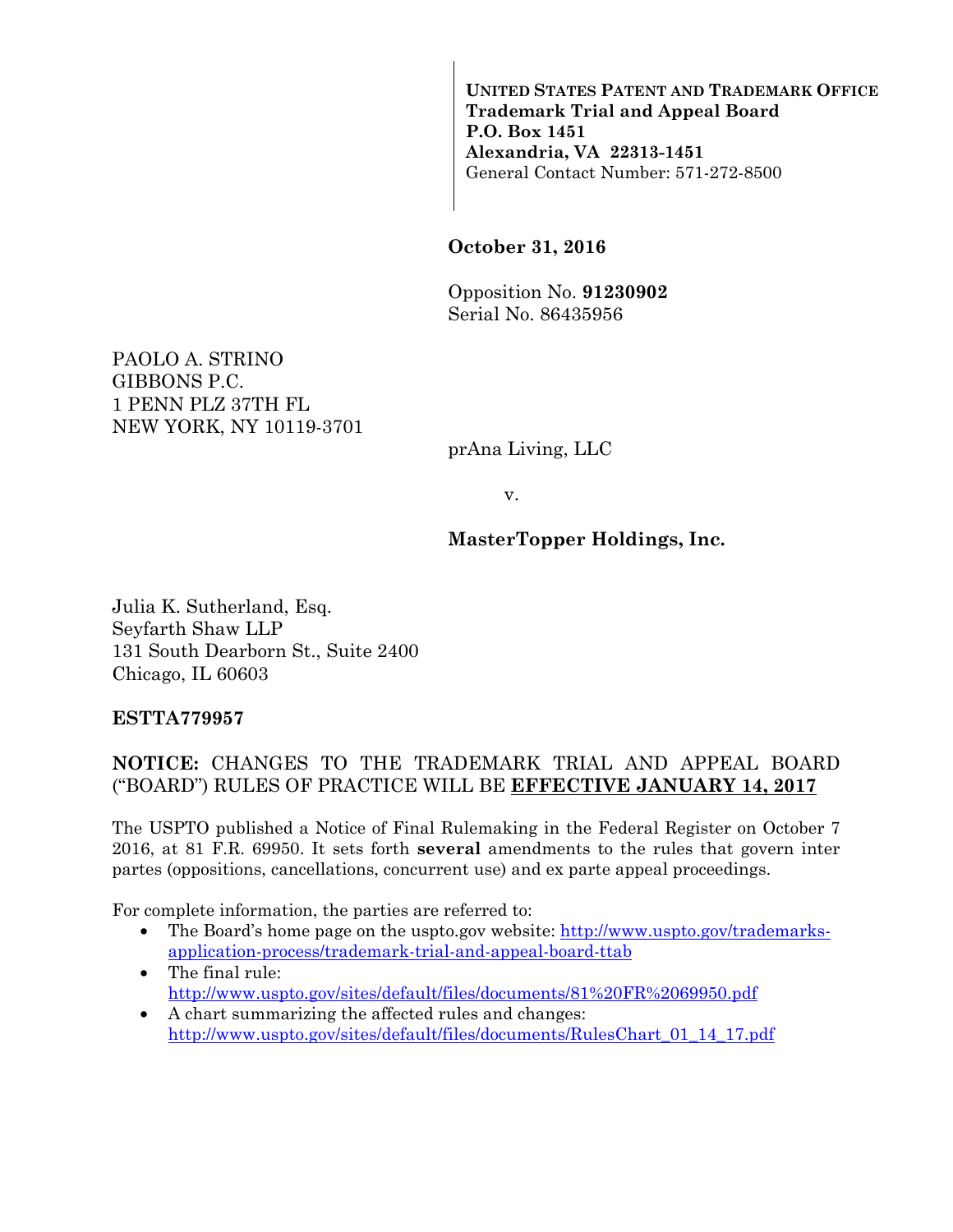For **all** proceedings, including those **already in progress on January 14, 2017**, some of the changes are:

- All pleadings and submissions must be filed through ESTTA. Trademark Rules 2.101, 2.102, 2.106, 2.111, 2.114, 2.121, 2.123, 2.126, 2.190 and 2.191.
- Service of all papers must be by email, unless otherwise stipulated. Trademark Rule 2.119.
- Response periods are no longer extended by five days for service by mail. Trademark Rule 2.119.
- Deadlines for submissions to the Board that are initiated by a date of service are 20 days. Trademark Rule 2.119. Responses to motions for summary judgment remain 30 days. Similarly, deadlines for responses to discovery requests remain 30 days.
- All discovery requests must be served early enough to allow for responses prior to the close of discovery. Trademark Rule 2.120. Duty to supplement discovery responses will continue after the close of discovery.
- Motions to compel initial disclosures must be filed within 30 days after the deadline for serving initial disclosures. Trademark Rule 2.120.
- Motions to compel discovery, motions to test the sufficiency of responses or objections, and motions for summary judgment must be filed prior to the first pretrial disclosure deadline. Trademark Rules 2.120 and 2.127.
- Requests for production and requests for admission, as well as interrogatories, are each limited to 75. Trademark Rule 2.120.
- Testimony may be submitted in the form of an affidavit or declaration. Trademark Rules 2.121, 2.123 and 2.125
- New requirements for the submission of trial evidence and deposition transcripts. Trademark Rules 2.122, 2.123, and 2.125.
- For proceedings **filed on or after January 14, 2017**, in addition to the changes set forth above, the Board's notice of institution constitutes service of complaints. Trademark Rules 2.101 and 2.111.

This is only a summary of the significant content of the Final Rule. All parties involved in or contemplating filing a Board proceeding, regardless of the date of commencement of the proceeding, should read the entire Final Rule.

--------------------------

The opposer (plaintiff) identified above has filed a notice of opposition to the registration sought by the above-identified application filed by applicant (defendant). Opposer has certified that it served a copy of the notice of opposition on applicant, or its attorney or domestic representative of record, as required by Trademark Rule 2.101(a). The electronic version of the notice of opposition, and of the entire proceeding, is viewable on the Board's web page via the TTABVUE link: **http://ttabvue.uspto.gov/ttabvue/v?qs=91230902**.

# **APPLICANT MUST FILE AND SERVE ANSWER**

As required in the schedule set forth below, **applicant must file an answer within forty (40) days from the mailing date of this order.** (For guidance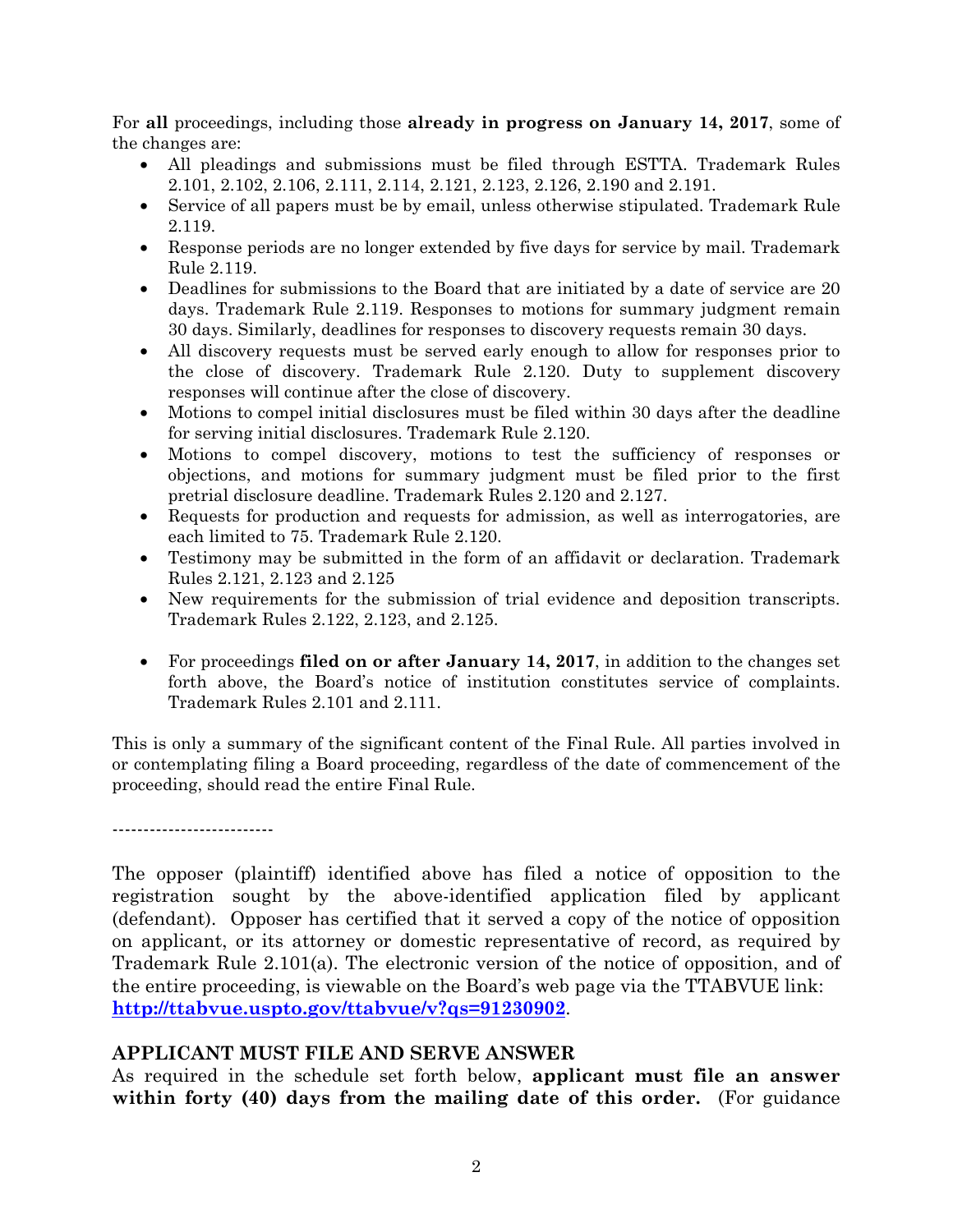regarding when a deadline falls on a Saturday, Sunday or federal holiday, *see* Trademark Rule 2.196.) Applicant's answer must comply with Fed. R. Civ. P. 8(b), must contain admissions or denials of the allegations in the notice of opposition, and may include available defenses and counterclaims. For guidance regarding the form and content of an answer, *see* Trademark Rule 2.106(b), and TBMP §§ 311.01 and 311.02. Failure to file a timely answer may result in entry of default judgment and the abandonment of the application.

### **SERVICE OF ANSWER AND OF ALL FILINGS**

The answer, and **all** other filings in this proceeding, **must** be served in a manner specified in Trademark Rule 2.119(b), and **must** include proof of service. guidance regarding the service and signing of all filings, *see* TBMP §§ 113-113.04. As noted in TBMP § 113.03, proof of service should be in the following certificate of service form:

*I hereby certify that a true and complete copy of the foregoing (insert title of submission) has been served on (insert name of opposing counsel or party) by mailing said copy on (insert date of mailing), via First Class Mail, postage prepaid (or insert other appropriate method of delivery) to: (set out name and address of opposing counsel or party).* 

*Signature*  $Date$ 

The parties may agree to forward service copies by electronic transmission, *e.g*., email. *See* Trademark Rule 2.119(b)(6) and TBMP §113.04. Pursuant to Trademark Rule 2.119(c), however, five additional days are afforded only to actions taken in response to papers served by first-class mail, "Express Mail," or overnight courier, not by electronic transmission.

# **LEGAL RESOURCES AVAILABLE AT WEB PAGE**

Proceedings will be conducted in accordance with the Trademark Rules of Practice, set forth in Title 37, part 2, of the Code of Federal Regulations.These rules, as well as amendments thereto, the Manual of Procedure (TBMP), information on Accelerated Case Resolution (ACR) and Alternative Dispute Resolution (ADR), and many Frequently Asked Questions, are available on the Board's web page, at: http://www.uspto.gov/trademarks/process/appeal/index.jsp. For a general description of Board proceedings, *see* TBMP §102.03.

# **FILING PAPERS ONLINE**

The link to the Board's electronic filing system, ESTTA (Electronic System for Trademark Trials and Appeals), is at the Board's web page, at:

http://estta.uspto.gov/. The Board **strongly encourages parties to use ESTTA** for all filings. ESTTA provides various electronic filing forms; some may be used as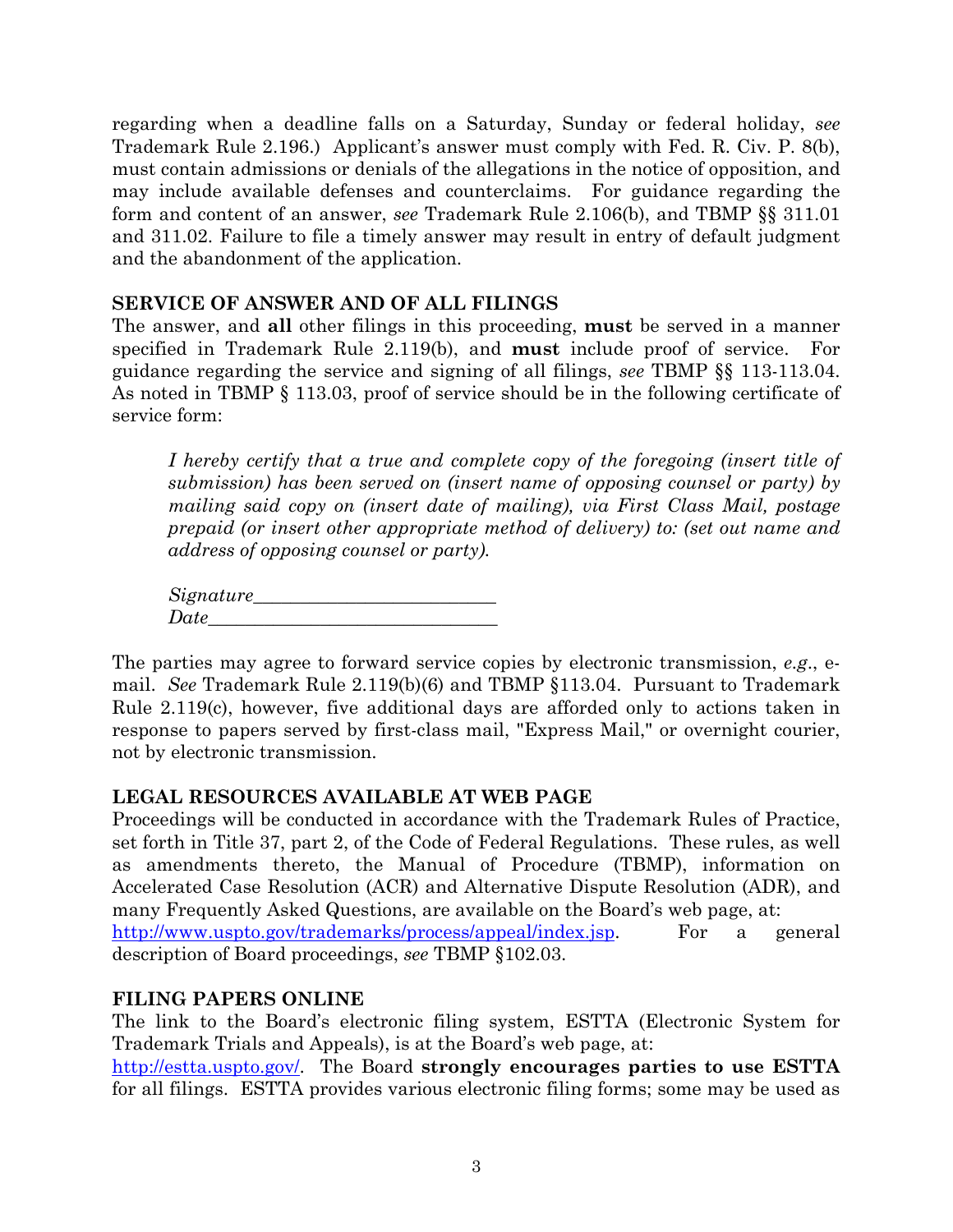is, and others may require attachments. For technical difficulties with ESTTA, parties may call 571-272-8500. Due to potential technical issues, parties should not wait until the last date of a deadline for filing papers. The Board may decline to consider any untimely filing.

### **OPPOSER'S OBLIGATION IF SERVICE IS INEFFECTIVE**

If a service copy of the notice of opposition is returned to opposer as undeliverable or opposer otherwise becomes aware that service has been ineffective, opposer must notify the Board in writing within ten (10) days of the date on which opposer learns that service has been ineffective. Notification to the Board may be provided by any means available for filing papers with the Board, but preferably should be provided **by written notice filed through ESTTA**. For guidance regarding notice of ineffective service, *see* Trademark Rule 2.101(b) and TBMP § 309.02(c)(1).

While opposer is under no obligation to search for current correspondence address information for, or investigate the whereabouts of, any applicant opposer is unable to serve, if opposer knows of any new address information for the applicant, opposer must report the address to the Board. If an opposer notifies the Board that a service copy sent to an applicant was returned or not delivered, including any case in which the notification includes a new address for the applicant discovered by or reported to opposer, the Board will give notice under Trademark Rule 2.118.

## **FORMAT FOR ALL FILINGS**

Trademark Rule 2.126 sets forth the required form and format for all filings. The Board may **decline to consider** any filing that does not comply with this rule, including, but not limited to motions, briefs, exhibits and deposition transcripts.

### **CONFERENCE, DISCOVERY, DISCLOSURE AND TRIAL SCHEDULE**

| Time to Answer                          | 11/23/2016 |
|-----------------------------------------|------------|
| Deadline for Discovery Conference       | 12/23/2016 |
| Discovery Opens                         | 12/23/2016 |
| Initial Disclosures Due                 | 1/22/2017  |
| Expert Disclosures Due                  | 5/22/2017  |
| Discovery Closes                        | 6/21/2017  |
| <b>Plaintiff's Pretrial Disclosures</b> | 8/5/2017   |
| Plaintiff's 30-day Trial Period Ends    | 9/19/2017  |
| Defendant's Pretrial Disclosures        | 10/4/2017  |
| Defendant's 30-day Trial Period Ends    | 11/18/2017 |
| <b>Plaintiff's Rebuttal Disclosures</b> | 12/3/2017  |
| Plaintiff's 15-day Rebuttal Period Ends | 1/2/2018   |
|                                         |            |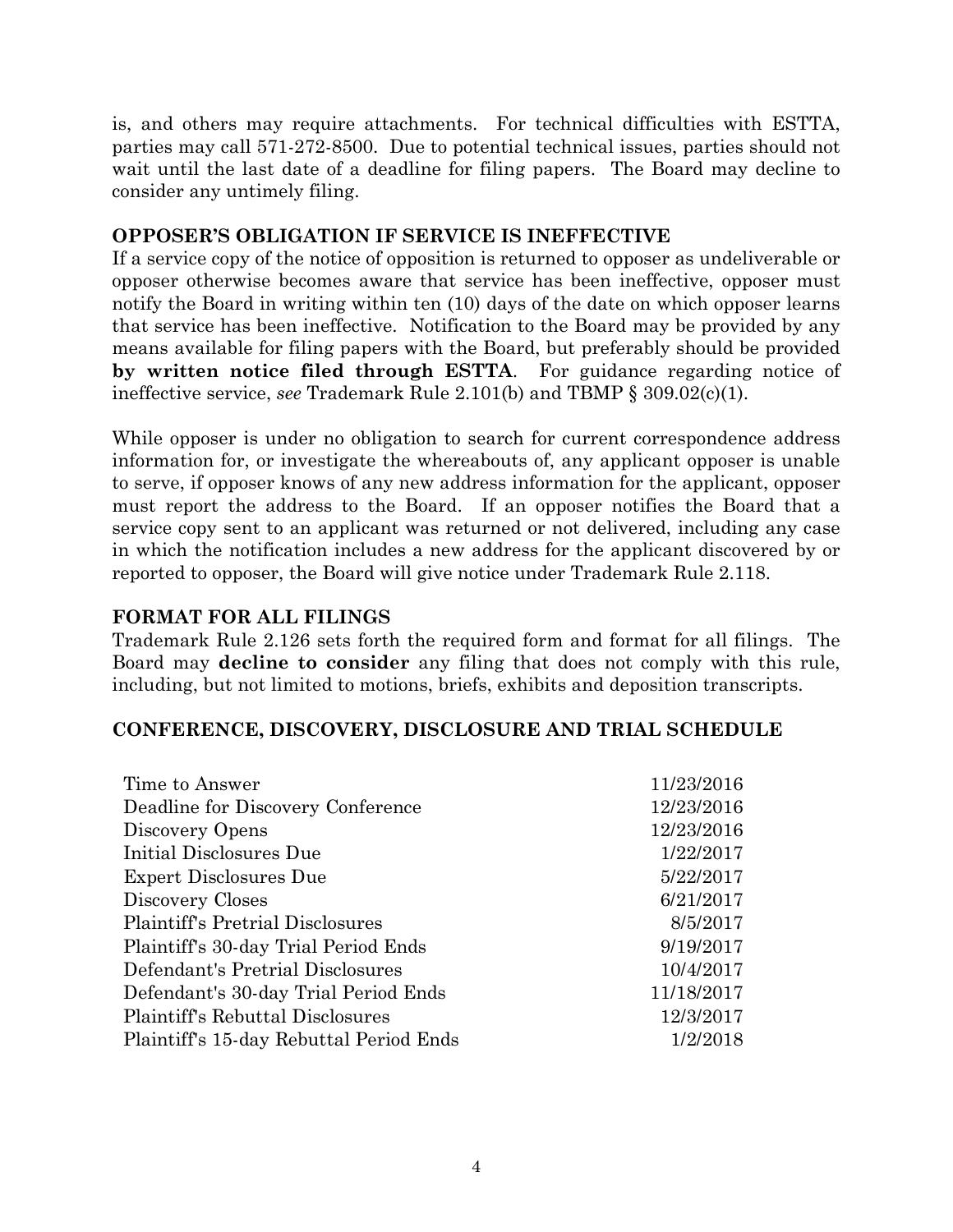### **PARTIES ARE REQUIRED TO HOLD DISCOVERY CONFERENCE**

As noted in the schedule above, the parties are required to schedule and to participate with each other in a discovery conference by the deadline in the schedule. For guidance, *see* Fed. R. Civ. P. 26(f), Trademark Rule 2.120(a)(2), and TBMP § 401.01. In the conference, the parties are required to discuss (1) the nature of and basis for their respective claims and defenses, (2) the possibility of settling or at least narrowing the scope of claims or defenses, and (3) arrangements for disclosures, discovery and introduction of evidence at trial, if the parties are unable to settle at this time.

Discussion of amendments of otherwise prescribed procedures can include limitations on disclosures and/or discovery, willingness to stipulate to facts, and willingness to stipulate to more efficient options for introducing at trial information or materials obtained through disclosures or discovery.

The parties must hold the conference in person, by telephone, or by any means on which they agree. A Board interlocutory attorney or administrative trademark judge will participate in the conference, upon request of any party, provided that such request is made no later than ten (10) days prior to the conference deadline. *See* Trademark Rule 2.120(a)(2). A request for Board participation must be made either through an ESTTA filing, or by telephone call to the assigned interlocutory attorney whose name is on the TTABVUE record for this proceeding. A party should request Board participation only after the parties have agreed on possible dates and times for the conference. A conference with the participation of a Board attorney will be by telephone, and the parties shall place the call at the agreed date and time, in the absence of other arrangements made with the Board attorney.

# **PROTECTIVE ORDER FOR CONFIDENTIAL INFORMATION**

The Board's Standard Protective Order is applicable, and is available at: http://www.uspto.gov/trademarks/process/appeal/guidelines/stndagmnt.jsp. During their conference, the parties should discuss whether they agree to supplement or amend the standard order, or substitute a protective agreement of their choosing, subject to approval by the Board. *See* Trademark Rule 2.116(g) and TBMP § 412. The standard order does not automatically protect a party's confidential information and its provisions for the designation of confidential information must be utilized as needed by the parties.

### **ACCELERATED CASE RESOLUTION**

During their conference, the parties should discuss whether they wish to seek mediation or arbitration, and whether they can stipulate to follow the Board's Accelerated Case Resolution (ACR) process for a more efficient and economical means of obtaining the Board's determination of the proceeding. For guidance regarding ACR, *see* TBMP § 528. Detailed information on ACR, and examples of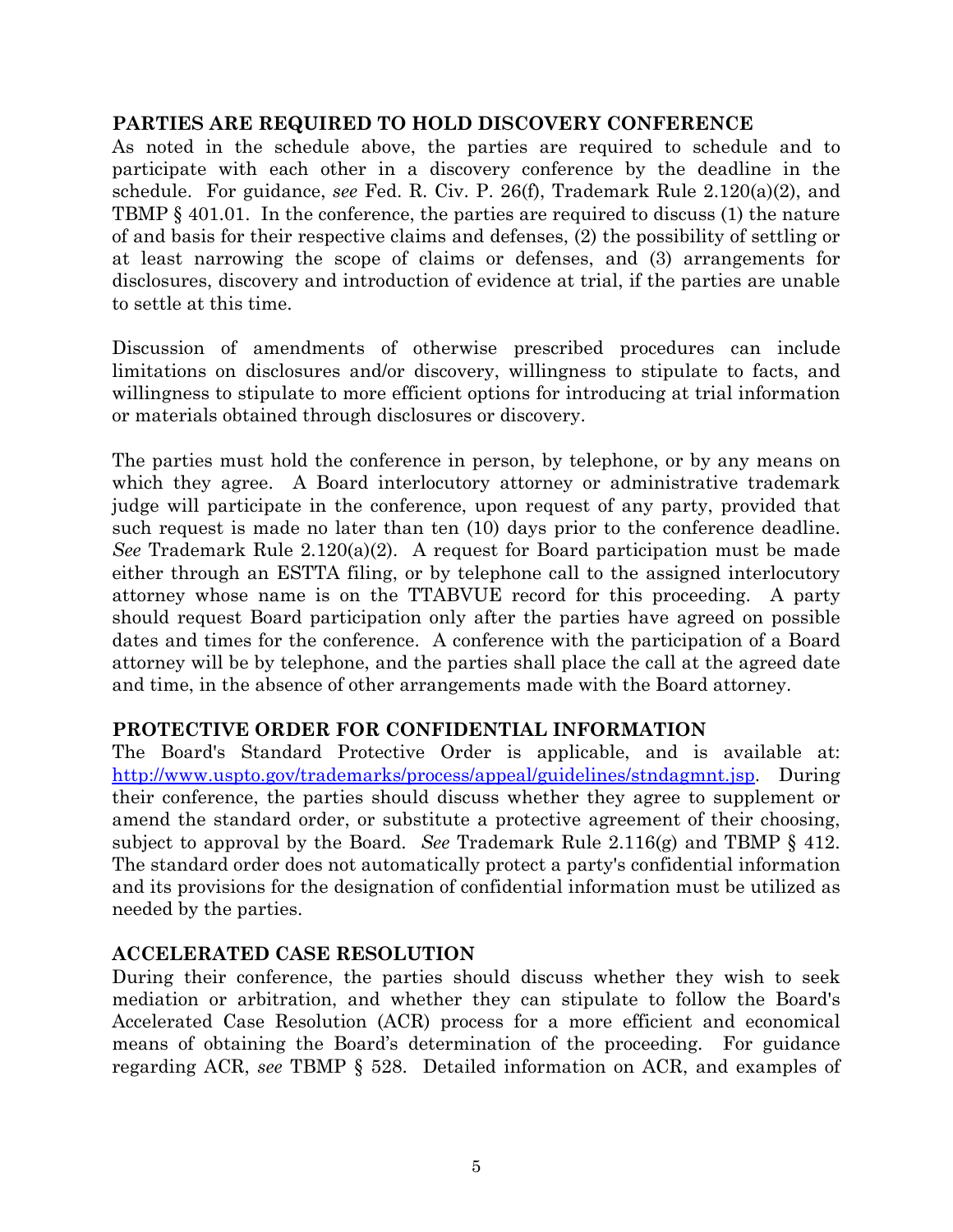ACR cases and suggestions, are available at the Board's webpage, at: http://www.uspto.gov/trademarks/process/appeal/index.jsp.

# **DISCOVERY AND INTERLOCUTORY PROCEDURES**

For guidance regarding discovery, *see* Trademark Rule 2.120 and TBMP Chapter 400, regarding the deadline for and contents of initial disclosures, *see* Trademark Rule  $2.120(a)(2)$  and TBMP § 401.02, and regarding the discoverability of various matters, *see* TBMP § 414. Certain provisions of Fed. R. Civ. P. 26 are applicable in modified form. The interlocutory attorney has discretion to require the parties, or to grant a request made by one or both parties, to resolve matters of concern to the Board, or a contested motion, by telephone conference. *See* Trademark Rule 2.120(i)(1) and TBMP § 502.06(a).

# **TRIAL**

For guidance regarding trial and testimony procedures, *see* Trademark Rules 2.121, 2.123 and 2.125, as well as TBMP Chapter 700. The parties should review authorities regarding the introduction of evidence during the trial phase, including by notice of reliance and by taking testimony from witnesses. For instance, any notice of reliance must be filed during the filing party's assigned testimony period, with a copy served on all other parties, and any testimony of a witness must be both noticed and taken during the party's testimony period. A party that has taken testimony must serve on each adverse party a copy of the transcript of such testimony, together with copies of any exhibits introduced during the testimony, within thirty (30) days after completion of the testimony deposition.

Briefs shall be filed in accordance with Trademark Rules 2.128(a) and (b). An oral hearing is not required, but will be scheduled upon request of any party, pursuant to Trademark Rule 2.129. For guidance regarding briefing and an oral hearing, *see* TBMP §§ 801-802.

# **PARTIES NOT REPRESENTED BY COUNSEL**

This proceeding is similar to a civil action in a federal district court.The Board **strongly** advises all parties to secure the services of an attorney who is familiar with trademark law and Board procedure. Strict compliance with the Trademark Rules of Practice and, where applicable, the Federal Rules of Civil Procedure, is required of all parties, whether or not they are represented by counsel. Parties not represented by such an attorney are directed to read the Frequently Asked Questions, available at the Board's web page: http://www.uspto.gov/trademarks/process/appeal/index.jsp.

# **PARTIES MUST NOTIFY BOARD OF OTHER PENDING ACTIONS**

If the parties are, or during the pendency of this proceeding become, parties in another Board proceeding or a civil action involving the same or related marks, or involving any issues of law or fact which are also in this proceeding, they shall